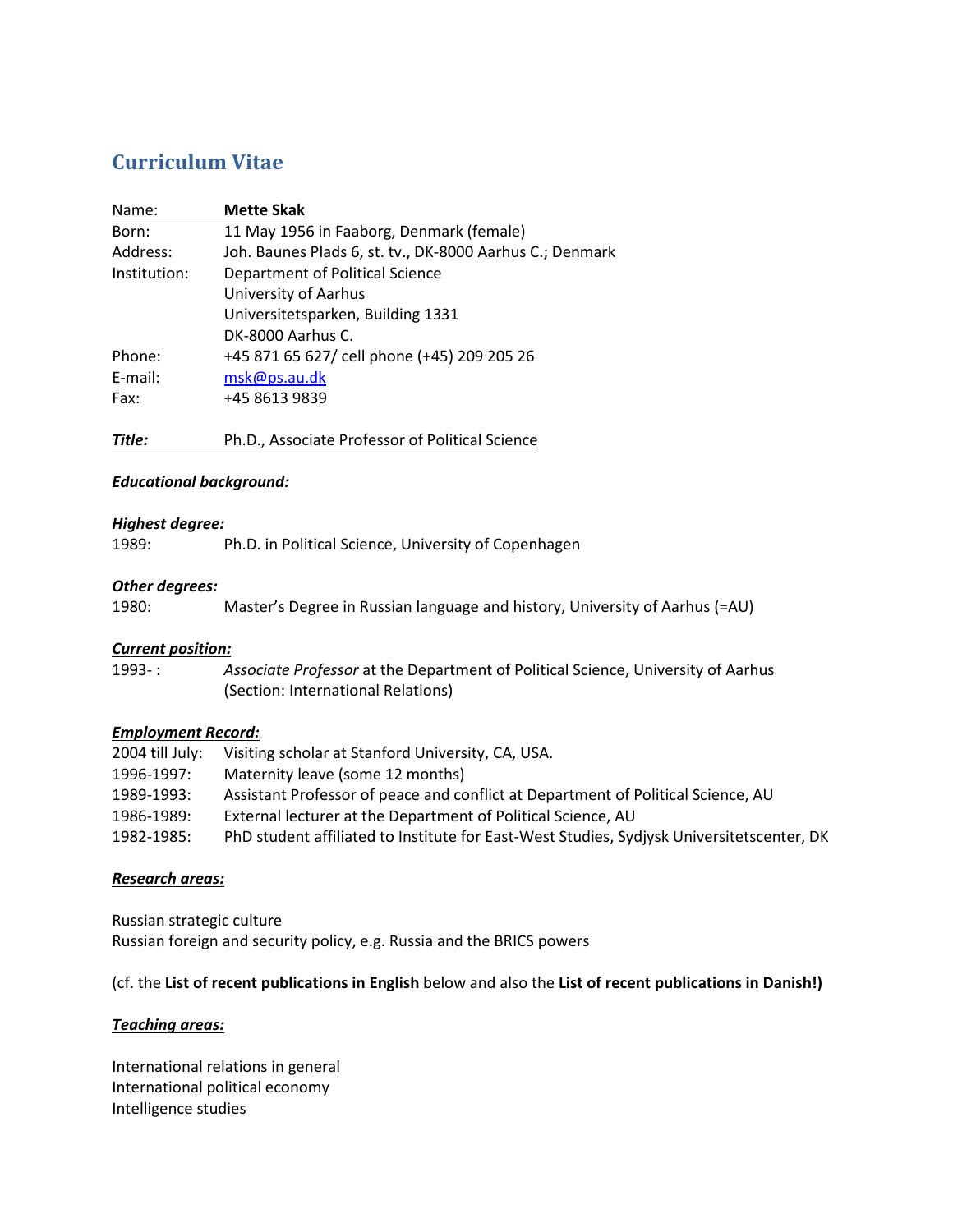Strategic culture Great powers in a macrohistorical perspective Globalisation and World Order

# *Awards, honours, grants:*

2005: Research grant from Aarhus Universitets Forskningsfond as chair of the project on the BRICs

# *Other assignments:*

| $2010 -$                 | Member of the editorial board of Nordisk Østforum (a peer-reviewed Nordic scientific   |
|--------------------------|----------------------------------------------------------------------------------------|
|                          | journal analyzing Russian, Eurasian and East European affairs) as editor for Denmark   |
| 2011-2016:               | Member of the Board of NORRUSS (i.e. The Norwegian Research Council's research         |
|                          | programme on Nordområdene og Russland/Arktis)                                          |
| $2017 -$<br>$\mathbf{L}$ | Member of the Board of NORRUSS Plus (i.e. The Norwegian Research Council's             |
|                          | expanded programme "The High North and Russia" that will be reorganized in 2018)       |
| $2016 -$                 | Member of the editorial board of the Danish-language journal on world affairs Udenrigs |
| $2017 -$                 | Member of the Styrelsen for Folkeuniversitetet I Aarhus (I.e. the academic board of a  |
|                          | local university-based public enlightenment institution)                               |
| 2018-                    | Member of Det Lærde Selskab (The Learned Society) an AU-based club of academics        |

Member of various formal and informal Nordic and international academic networks on Russia – e.g. an invitee at the Workshop *"Understanding Russian Strategic Behaviour"* in Garmisch-Partenkirchen, 2018.

External censoring, tutoring (Ph.D. and M.A. level), peer reviewing, regular appearances in Danish media, public lecturing, evaluation committee work, panel chair or co-chair etc.

# *List of recent (i.e. post-2012) publications in English:*

- 1. Skak (in press): "Russia and the BRICS: On the actual performance of a 21st century great power concert", pp. XX-YY for Xing Li (ed.) *Handbook of the International Economy of the Emerging Powers,* Routledge. (peer reviewed; book chapter, some 6,000 words incl. references etc.)
- 2. Skak (in press): "Russian strategic culture: the generational approach and the counterintelligence state thesis", Chapter 9 for Roger E. Kanet (ed*.) Routledge Handbook on Russian Security,* Routledge (peer reviewed by the editor and ?; some 6,000 words incl.)
- 3. Skak (2017). *"Opening paper for the NoPSA panel on ESPIONAGE: "From Russia with Love: Intelligence Studies meet IR",* unpublished conference paper/ pdf available from the author.
- 4. Skak (2016). "Russian strategic culture: the role of today's 'chekisty'", *Contemporary Politics,* Vol. 22, No. 3, 2016, p. 324-341.
- **5.** Skak (2014). Review of Michael O. Slobodchikoff: Strategic Cooperation: Overcoming the Barriers in Global Anarchy In: *Slavic Review. Interdisciplinary Quarterly of Russian, Eurasian and East European Studies,* Vol. 73, No. 3, pp. 699-700**.**
- 6. Skak (2013). *"The Strategic Culture of Russia: One Paradigm, Multiple Strategies",* Paper presented at the conference Russia and the World, Helsinki, Finland. Unpublished pdf-file.
- 7. Skak (2013). "The BRICS and Denmark Economics & High Politics", pp. 78-112 in Nanna Hvidt and Hans Mouritzen (eds.). *Danish Foreign Policy Yearbook 2013,* Copenhagen DIIS/ Danish Institute for International Studies. CONTRIBUTION TO A SCIENTIFIC ANTHOLOGY. AVAILABLE AT THE INTERNET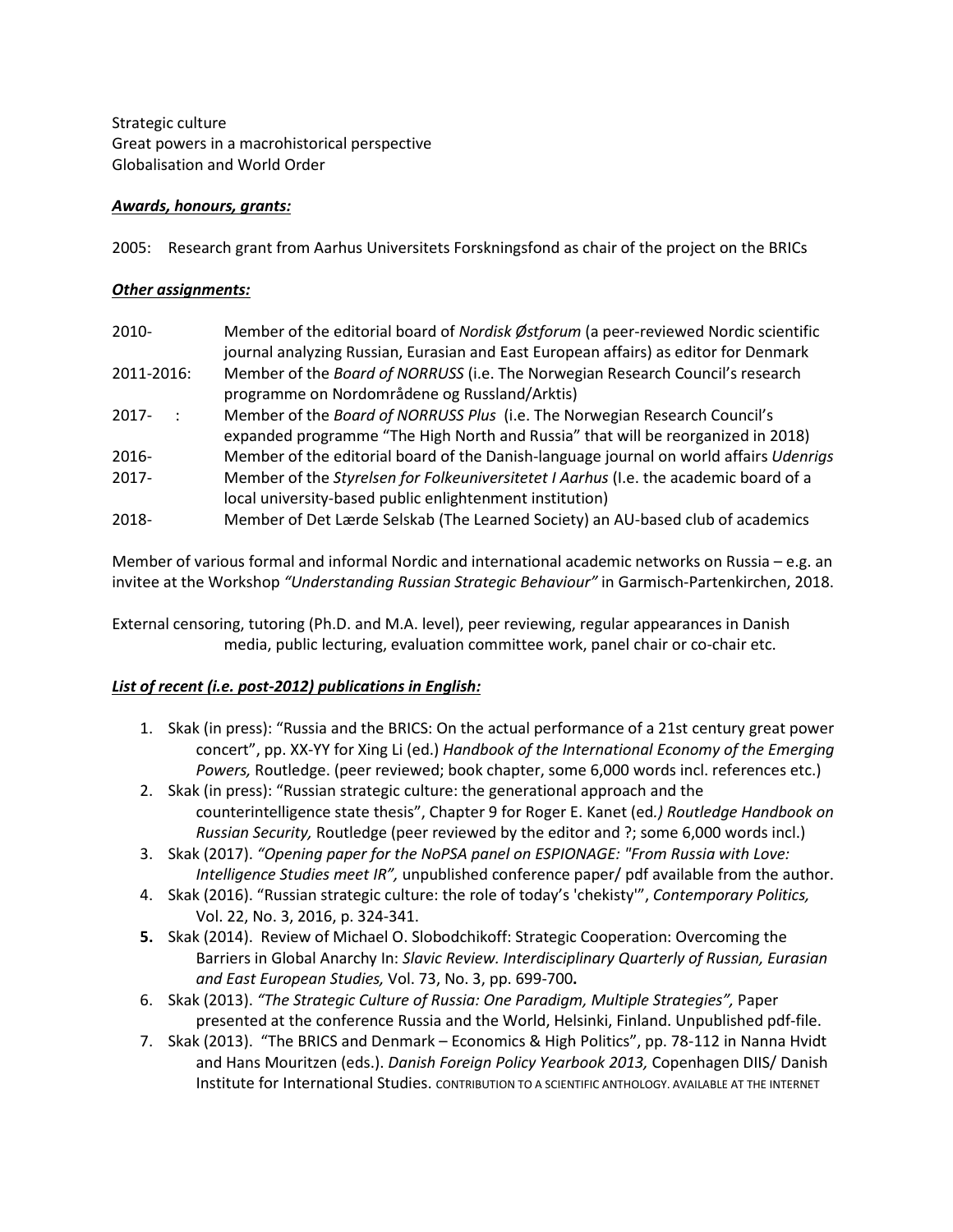*Example of an older monograph of mine published in English:* Skak (1996): *From Empire to Anarchy. Postcommunist Foreign Policy and International Relations.* London: Hurst & Co., 340 pp.

# *List of recent (i.e. post-2013) selected publications in Danish:*

- 1. Skak (2018): "Om russisk strategisk kultur før og nu" pp. 121-132 i *Utopi og realiteter. Festskrift til Erik Kulavig.* Syddansk Universitetsforslag. (peer reviewed af redaktørerne Thomas W. Friis et al.)
- 2. Skak (2018): "Klimaforandringerne vil tvinge Rusland til at prioritere anderledes: Mette Skak. Lektor; Rusland-ekspert, Institit for Statskundskab, Aarhus Universitet", pp. 234-247 i *Ny kold krig. Marie Krarup taler med 17 eksperter fra øst og vest*; Matthew Dal Santo (ed.) Sydslesvig: Forlaget Hovedland. (In-depth interview on Russia and the 2014 Ukraine crisis).
- 3. Skak (2018): "Anmeldelse: Ukraines historie", *Udenrigs,* No. 1, Juli, pp. 108-112 (review of Andreas Kappeler's one-volume history of Ukraine translated to Danish by Jens Ellekær).
- 4. Skak (2017). "Anmeldelse: Stalins arv", *Udenrigs,* No. 1, 2017, p. 92-95. (review of Samual Rachlin's Danish-language monograph *Bag den kolde krigs tåger.* Kristeligt Dagblad).
- 5. Skak & Kaae Riis (2017). "Kinas nye eksportfremstød i Afrika: vedvarende energi.", *Udenrigs*, No. 2, 2017, p. 78-85. (co-authored analysis - co-author: Martin Kaae Riis).
- 6. Skak (2017). "Nej, Vesten fejllæser ikke Putin", *Politiken,* a Danish daily, 9th February, public debate.
- 7. Skak (2017). " Oktober-revolutionen i 1917 en revolution i strategisk kultur", *Noter.* Historielærerforeningen for gymnasier og HF, No. 212, 2017, p. 8-10.
- 8. Skak & Damgaard Rothuizen (2017). "Arven fra KGB styrer Putins jagt på sikkerhed", op-ed for the Danish daily *Information,* 20th December*.* (Co-author: Jeppe Damgaard Rothuizen).
- 9. Skak (2017). "Historien om Danmark", *Weekendavisen,* 27th October. (Letter to the editor).
- 10. Skak (2016). "Aktive russiske foranstaltninger i den amerikanske valgkamp", *Kongressen,* an Internet publicatio[n http://www.kongressen.com/aktive-russiske-foranstaltninger-i-den](http://www.kongressen.com/aktive-russiske-foranstaltninger-i-den-amerikanske-valgkamp/)[amerikanske-valgkamp/](http://www.kongressen.com/aktive-russiske-foranstaltninger-i-den-amerikanske-valgkamp/) published 22nd August.
- 11. Skak (2016). " Hvorfor greb Rusland ind i Syrien?", *Kongressen,* an Internet publication <http://www.kongressen.com/hvorfor-greb-rusland-ind-i-syrien/> published 1st February.
- 12. Skak (2016). "Ruslands traditionelle værdier og politiske kultur", *Udenrigs,* Vol. 2016, No. 2, pp. 62-70.
- 13. Skak (2015). "Bokomtale af *The Economic Sanctions against Russia: Impact and Prospects of Success*: Susanne Oxenstierna & Per Olsson, Stockholm FOI 2015. *Nordisk Østforum,* Vol. 30, No. 1, pp. 69-71. (Scientific review).
- 14. Skak (2015). "Ruslands betændte forhold til USA", *Samfundsøkonomen,* No. 4, pp. 18-24.

### **[Bjørnens genkomst : Krig. To amerikanske forfattere gennemgår nøgternt og ædrueligt Ruslands militære](http://pure.au.dk/portal/en/persons/mette-skak(11428a4d-b0e8-4893-b373-7a199ef99d4d)/publications/bjoernens-genkomst(2c64a284-7171-441e-9efd-4196c55876ea).html)  [indgriben i Ukraine.](http://pure.au.dk/portal/en/persons/mette-skak(11428a4d-b0e8-4893-b373-7a199ef99d4d)/publications/bjoernens-genkomst(2c64a284-7171-441e-9efd-4196c55876ea).html)** / [Skak, Mette.](http://pure.au.dk/portal/en/persons/mette-skak(11428a4d-b0e8-4893-b373-7a199ef99d4d).html)

In: *Weekendavisen,* Vol. Bøger, 16.10.2015, p. 15.

Research output: Contribution to journal/Conference contribution in journal/Contribution to newspaper› Contribution to newspaper - Review › Communication

15. Published

**[Ukraine efter Putins chokterapi : Den sikkerhedspolitiske chokbehandling, som først Janukovitj, siden](http://pure.au.dk/portal/en/persons/mette-skak(11428a4d-b0e8-4893-b373-7a199ef99d4d)/publications/ukraine-efter-putins-chokterapi(a67b823f-9edd-430a-ae39-8b13edc461e5).html)  [Putin ...](http://pure.au.dk/portal/en/persons/mette-skak(11428a4d-b0e8-4893-b373-7a199ef99d4d)/publications/ukraine-efter-putins-chokterapi(a67b823f-9edd-430a-ae39-8b13edc461e5).html)** [/ Skak, Mette.](http://pure.au.dk/portal/en/persons/mette-skak(11428a4d-b0e8-4893-b373-7a199ef99d4d).html)

In: *Jyllands-Posten,* Vol. Debat, 03.06.2015, p. 28.